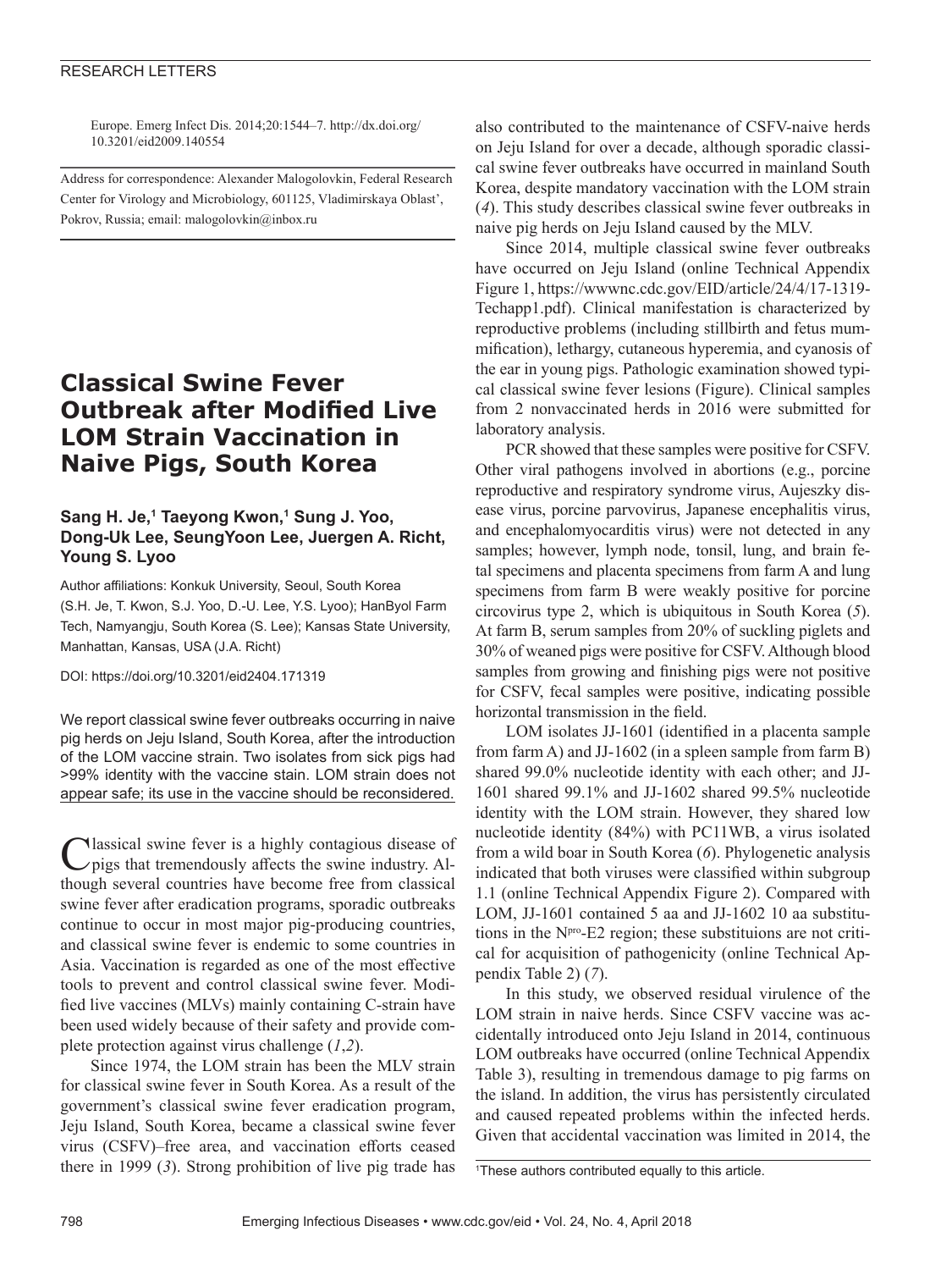

**Figure.** Clinical signs and pathologic lesions in naive pig infected with classical swine fever virus LOM vaccine strain, Jeju Island, South Korea. A) Cyanosis of ear. B) Hemorrhages in kidney. C) Marginal infarction of spleen. D) Button ulcers in large intestine. E) Hemorrhages in bladder.

continuous classical swine fever outbreaks, including those occurring on farms A and B, resulted from farm-to-farm transmission of the vaccine virus strain.

CSFV live vaccination should guarantee safety to host animals: safety in young pigs, safety in pregnant sows, nontransmissibility, and no reversion to virulence (*8*). The first problem with the LOM vaccine was that the virus spread beyond initially introduced herds. Our results indirectly support horizontal transmissibility of the LOM vaccine within the infected herd. Another factor is the capacity of LOM to cause clinical signs in both young pigs and pregnant sows. Although we could not make observations in 2014 when the vaccine strain was first introduced, viruses with 99% nucleotide identity with LOM were found in CS-FV-infected pigs that exhibited clinical signs and typical pathologic lesions of classical swine fever. This virulence could have occurred because of insufficient attenuation or reversion to virulence (*7*,*9*). In a previous study, vaccination of naive pregnant sows with LOM induced stillbirth and fetus mummification (*10*). These results suggested that transplacental transmission and fetal death might be inherent features of the vaccine, which indicates insufficient attenuation during virus adaption in vitro. Further study is needed to determine the basis for the virulence of the LOM strain in young pigs.

In conclusion, we must reconsider the use of LOM in the classical swine fever MLV and use a strain with experimental results satisfying safety requirements. Furthermore, control methods, including a marker vaccine for differentiating infected from vaccinated animals, are needed to stop the continuous damage and spread of LOM on Jeju Island.

## **Acknowledgments**

We thank Hyekyung Yoo and Kyungsu Yang for providing data and critical information about the current status of classical swine fever on Jeju Island, South Korea.

This work was partially supported by a grant from the Department of Homeland Security Center of Excellence for Emerging and Zoonotic Animal Diseases at Kansas State University (Manhattan, Kansas, USA).

#### **About the Author**

Mr. Je is a pig veterinarian who previously completed his master's degree at Konkuk University, Seoul, South Korea. His primary research interests include highly contagious diseases of pigs. Mr. Kwon is a graduate student at Konkuk University. His research interests are viral and contagious diseases of pigs.

#### **References**

- 1. van Oirschot JT. Vaccinology of classical swine fever: from lab to field. Vet Microbiol. 2003;96:367–84. http://dx.doi.org/10.1016/ j.vetmic.2003.09.008
- 2. Graham SP, Everett HE, Haines FJ, Johns HL, Sosan OA, Salguero FJ, et al. Challenge of pigs with classical swine fever viruses after C-strain vaccination reveals remarkably rapid protection and insights into early immunity. PLoS One. 2012;7:e29310. http://dx.doi.org/10.1371/journal.pone.0029310
- 3. Song JY, Lim SI, Jeoung HY, Choi EJ, Hyun BH, Kim B, et al. Prevalence of classical swine fever virus in domestic pigs in South Korea: 1999–2011. Transbound Emerg Dis. 2013;60:546–51. http://dx.doi.org/10.1111/j.1865-1682.2012.01371.x
- 4. Yoo SJ, Kwon T, Kang K, Kim H, Kang SC, Richt JA, et al. Genetic evolution of classical swine fever virus under immune environments conditioned by genotype 1-based modified live virus vaccine. Transbound Emerg Dis. 2018 Jan 10; [Epub ahead of print]. http://dx.doi.org/10.1111/tbed.12798